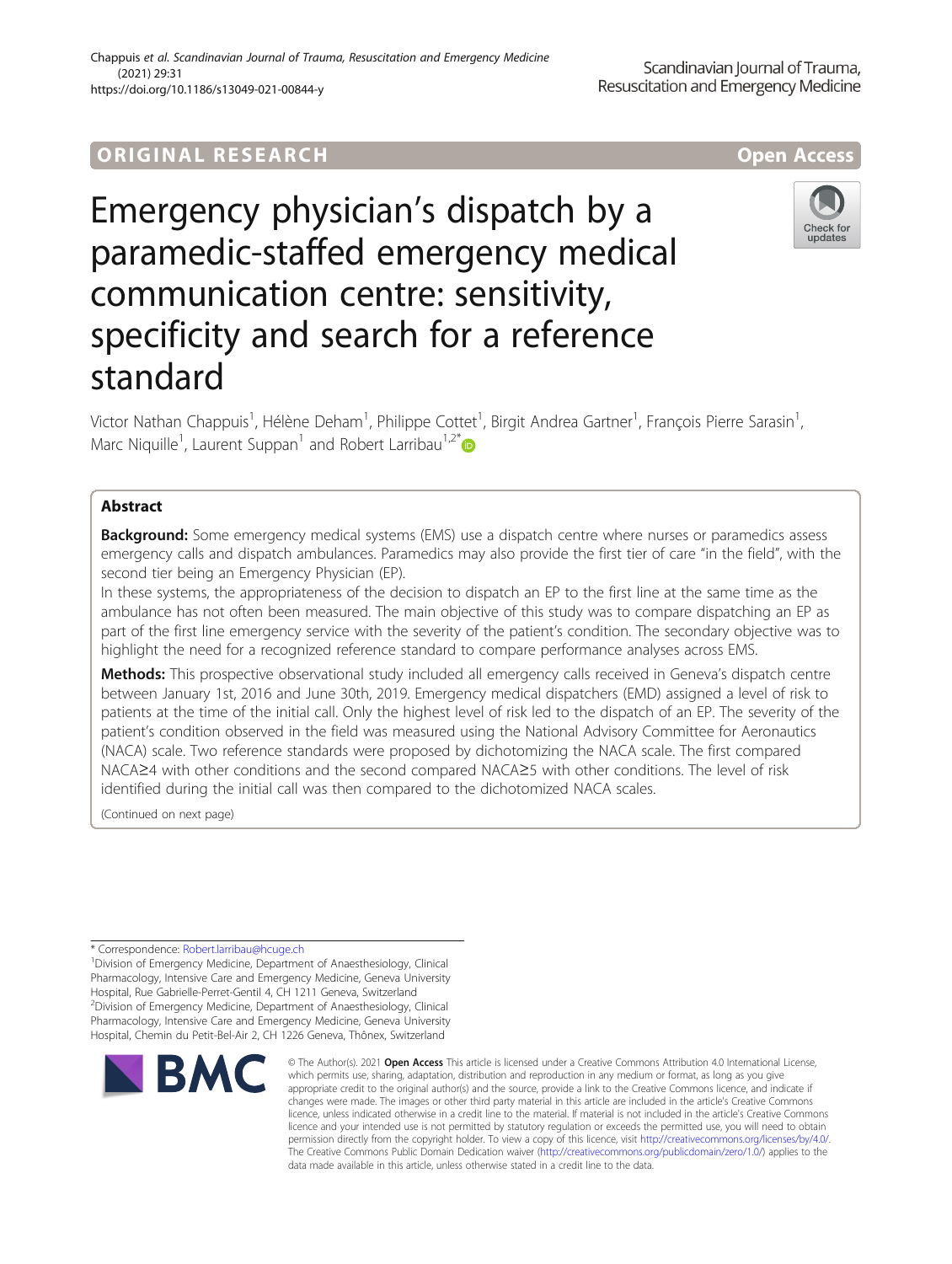# (Continued from previous page)

Results: 97'861 assessments were included. Overall prevalence of sending an EP as first line was 13.11, 95% CI [12.90–13.32], and second line was 2.94, 95% CI [2.84–3.05]. Including NACA≥4, prevalence was 21.41, 95% CI [21.15–21.67], sensitivity was 36.2, 95% CI [35.5–36.9] and specificity 93.2 95% CI [93–93.4]. The Area Under the Receiver-Operating Characteristics curve (AUROC) of 0.7507, 95% CI [0.74734–0.75397] was acceptable. Looking NACA≥5, prevalence was 3.09, 95% CI [2.98–3.20], sensitivity was 64.4, 95% CI [62.7–66.1] and specificity 88.5, 95% CI [88.3–88.7]. We found an excellent AUROC of 0.8229, 95% CI [0.81623–0.82950].

**Conclusion:** The assessment by Geneva's EMD has good specificity but low sensitivity for sending EPs. The dichotomy between immediate life-threatening and other emergencies could be a valid reference standard for future studies to measure the EP's dispatching performance.

Keywords: Emergency medical dispatch, Paramedics, Emergency medical communication Centre, Emergency physician, Triage scale, Symptom based dispatch

# Background

Emergency Medical Dispatchers (EMD) are usually the first persons contacted by victims or by witnesses in a medical emergency  $[1, 2]$  $[1, 2]$  $[1, 2]$  $[1, 2]$  $[1, 2]$ . The role of the EMD is to decide whether it is appropriate to send emergency medical teams to the site and, if so, which team (Emergency Medical Technicians, Paramedics, Emergency Physician), and to assist the victim or witness until the emergency team arrives [\[3](#page-8-0)]. In some Emergency Medical Systems (EMS), the Emergency Medical Communication Centre (EMCC) is staffed by nurses or paramedics, who work as EMD. They answer emergency calls and dispatch ambulances using a Criteria-Based Dispatch system (CBD) [[4](#page-8-0)].

EMS are often organized as a two-tiered system. Basic Life Support (BLS) teams are usually the first tier of response, the second one being composed of paramedics providing Advance Life Support (ALS). However, some countries in Europe uses paramedics as first tier responders (ALS-level 1) and Emergency Physicians (EP) as their second tier of response (ALS-level 2) to a medical emergency [[5](#page-8-0)].

Only a few studies have compared EP presence on site and the effect on a patient's outcome [[6\]](#page-8-0). However, in specific situations such as cardiac arrest or trauma, authors have shown that the ability of an EP to provide more specific ALS (e.g. specific drugs administration, invasive ventilation, etc.) in life-threatening emergencies and to provide advanced decision-making [[7\]](#page-8-0), could in *fine* increase the patient's survival rate  $[5, 8]$  $[5, 8]$  $[5, 8]$  $[5, 8]$ .

The accuracy of emergency medical dispatching, especially the dispatch of an EP at the same time as the ambulance, as the 1st line of response, is poorly understood. Only one article investigated the ability of an EMCC to detect the need for an on-site emergency physician [\[9\]](#page-8-0). The level of expertise provided by EP is usually expensive and rare [\[10](#page-8-0)]. The implementation of emergency medical dispatch must be measured in order to save available resources.

Measuring the performance of EMD implies the use of a recognised standard. Unfortunately, at present no such

universally accepted reference-standard exists [[11\]](#page-8-0). The National Advisory Committee for Aeronautics (NACA) scale is used in Switzerland [\[12\]](#page-8-0) and other European countries [\[13](#page-8-0)] in pre-hospital medicine to assess a patient's condition as encountered in the field and which is significantly correlated with the patient rate of survival [[14](#page-8-0)–[16](#page-8-0)]. Some countries in Europe use a dichotomized version of the NACA scale as their reference standard [[17\]](#page-8-0). However, the NACA scale consists of 7 different levels and it is difficult to decide where or whether to dichotomize any of the different levels.

The main objective of this study was therefore to carry out a performance evaluation by comparing the decision to send an EP at the same time as the ambulance (as a 1st line of response) to the severity of the patient's condition as observed in the field. The secondary objective was to emphasize the need for a valid reference standard in order to conduct further performance analysis of EMCCs.

# Materials and methods

This report follows the STAndards for Reporting of Diagnostic accuracy studies (STARD) statement guidelines for reporting diagnostic studies [\[18](#page-8-0)].

### **Settings**

The canton of Geneva, which covers an area of 282.48 km<sup>2</sup>, is essentially an urban canton with a population of 501′748 in 2018. 21% of the resident population was under the age of 20, 16.5% were over 64 and 51.5% were women. In addition to the resident population, about 100′ 000 cross-border workers commute daily from France or from neighbouring cantons to work in Geneva [\[19\]](#page-8-0).

# Geneva's EMCC

Geneva's single EMCC receives all emergency calls for the canton, handling over 68′000 calls per year. It is staffed by registered nurses or certified paramedics, with at least 5 years field experience. Since early 2013,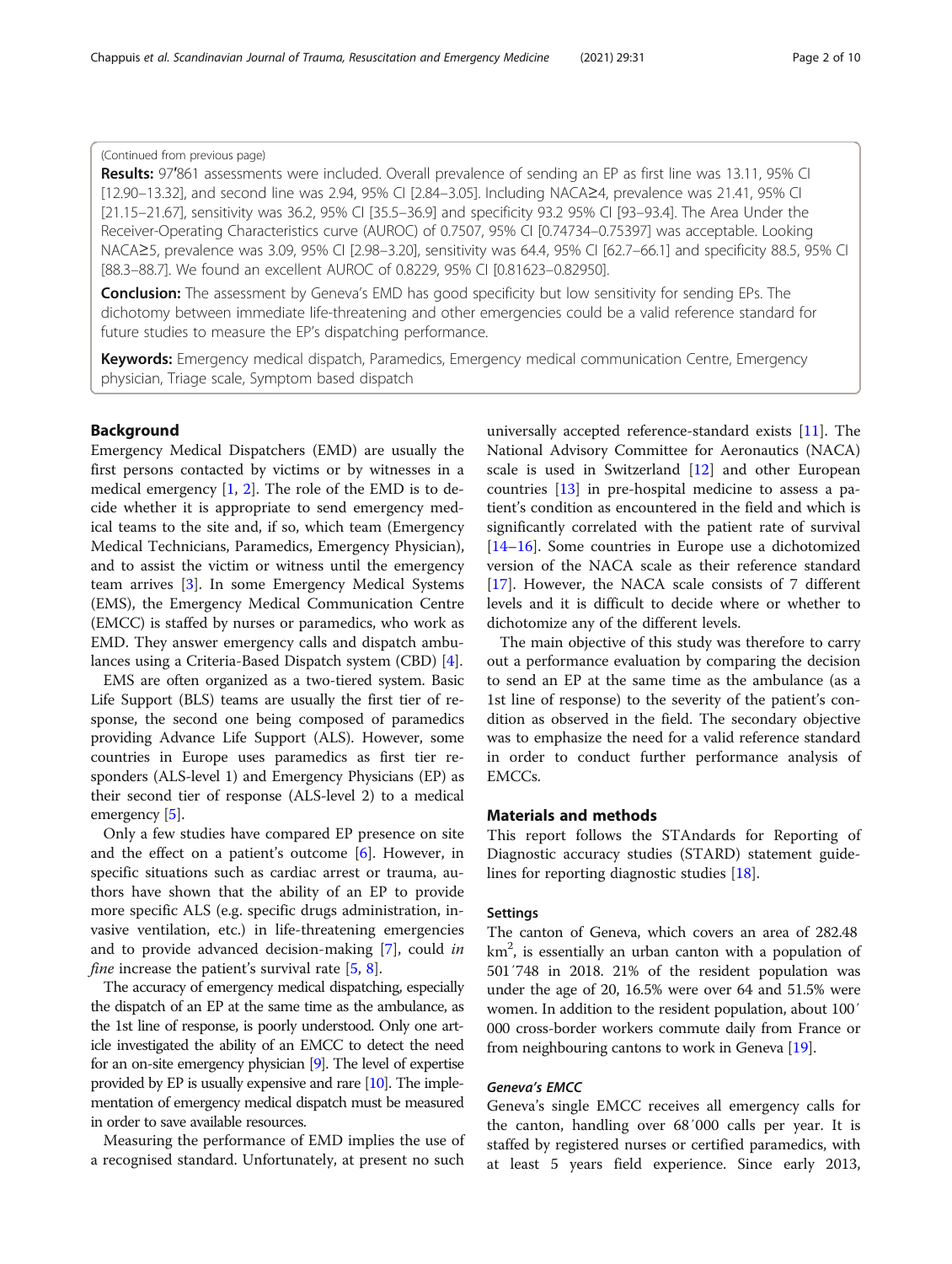Geneva's EMD handle all calls from the beginning (interview) to the end (dispatching), evaluating situations with a Symptom-Based Dispatch (SBD) system.

# Symptom-based dispatch (SBD) system

Unlike most EMCCs in the world, which use either a Criteria-Based Dispatch system (CBD) or Medical Priority Dispatch System (MPDS), Geneva's EMCC has developed its own emergency medical dispatch system.

After assessing the state of consciousness and quality of breathing (with the aim of quickly identifying cardiac arrest), the EMD must select the most relevant symptom from a list of 53 symptoms adapted from the Swiss Emergency Triage Scale (SETS).

Once the symptoms have been assessed, Geneva's EMD must then determine one of the five triage levels on a sorting scale, adapted from the SETS. Although, the SETS is composed of four main triage levels, SETS Level 1 (the most severe) was split into two (Level 1-A & Level 1-B). The difference between these two levels being that although the ambulance is dispatched with lights and sirens in both cases, an EP is only required for Level 1-A. If a more specific dispatch protocol for the assessment of the symptom exists (i.e. symptoms with an \*), they must then choose a single determinant from those in the list to determine the level of triage. If there is no specific dispatch protocol, they will select the appropriate level of triage amongst the five existing levels.

Table 1 shows the correspondence between the five SETS triage levels and the three levels of departure priorities. In Geneva, only the first SETS level (level 1-A) leads to the simultaneous sending of an ambulance and an EP as a first response tier. An EP is usually sent simultaneously with the ambulance for three specific paediatric symptoms in children under 6 years of age and in these cases the triage level is therefore always level 1-A.

### Geneva's emergency medical system (EMS)

In Geneva's two-tier EMS system, paramedics staffing the ambulances are the first level of response and they have about thirty official protocols for the autonomous treatment of all symptoms. They can set up intravenous or intraosseous access, administer emergency medication, and perform all advanced cardiopulmonary resuscitation measures except endotracheal intubation. The second level of response is the pre-hospital EP who may be sent on site (by ground or helicopter) simultaneously with the ambulance, or later at the request of the paramedics. The EP dispatched by the EMD cannot reject the dispatch. There's also a third tier, which is a senior physician, but this senior physician is only dispatched to the second line following a request from the team on the site.

## Reference standard

On site, the pre-hospital EP (if present) or the paramedic, assesses the patient's condition according to the NACA scale [\[14](#page-8-0)], and informs the EMCC before leaving the site of intervention. As shown in Table [2](#page-3-0), the NACA scale is a 7-level symptomatic scale, each level corresponding to a different level severity encountered on site. We separated level 7 into two in order to distinguish between a deceased patient, for whom there was no attempt at resuscitation (NACA 7 no-res), and a patient for whom resuscitation was attempted (NACA 7 res).

In Geneva's SBD, a NACA ≥4 usually requires an EP on site. Main exceptions are: i) "stroke (or suspi*cion*)" as main symptom tagged as NACA = 4, and ii) NACA 7 no-res (no attempt to resuscitate) where an EP is usually not necessary. A NACA < 4 does not normally require an EP on site. If the ambulance team arriving on site observes a NACA ≥4 and an EP was not dispatched simultaneously by the EMCC, the pre-hospital EP can then be sent by the EMCC as the second-line of response. For life-threatening emergencies (NACA  $\geq 5$ ), an EP should be dispatched on site to provide level 2 ALS.

# Selection of participants

Data sources from all emergency calls are collected in Geneva's EMCC Computer-Aided Dispatch (CAD) software system. Inter-hospital transfers were excluded. In this study, we included all primary assessments for which a main symptom, a dispatch priority and a NACA scale were defined during the emergency call. Since the SBD system is specific to the Geneva EMCC, we decided to use a convenience sample, rather than a sample size calculation.

Table 1 Symptoms-Based Dispatch (SBD) priorities according to the Swiss Emergency Triage Scale (SETS)

| <b>SBD</b> priorities           |           | Swiss Emergency Triage Scale (SETS) (adapted)                                |  |  |  |
|---------------------------------|-----------|------------------------------------------------------------------------------|--|--|--|
| Priority 1 - Medicalized (P1-M) | Level 1-A | Immediately life-threatening situation, physician in the field necessary     |  |  |  |
| Priority 1                      | Level 1-B | Immediately life-threatening situation, physician in the field not necessary |  |  |  |
| Priority 2                      | Level 2   | Potentially life-threatening situation                                       |  |  |  |
| Priority 3                      | Level 3   | Stable situation (delayed departure)                                         |  |  |  |
|                                 | Level 4   | Non-urgent situation (delayed departure)                                     |  |  |  |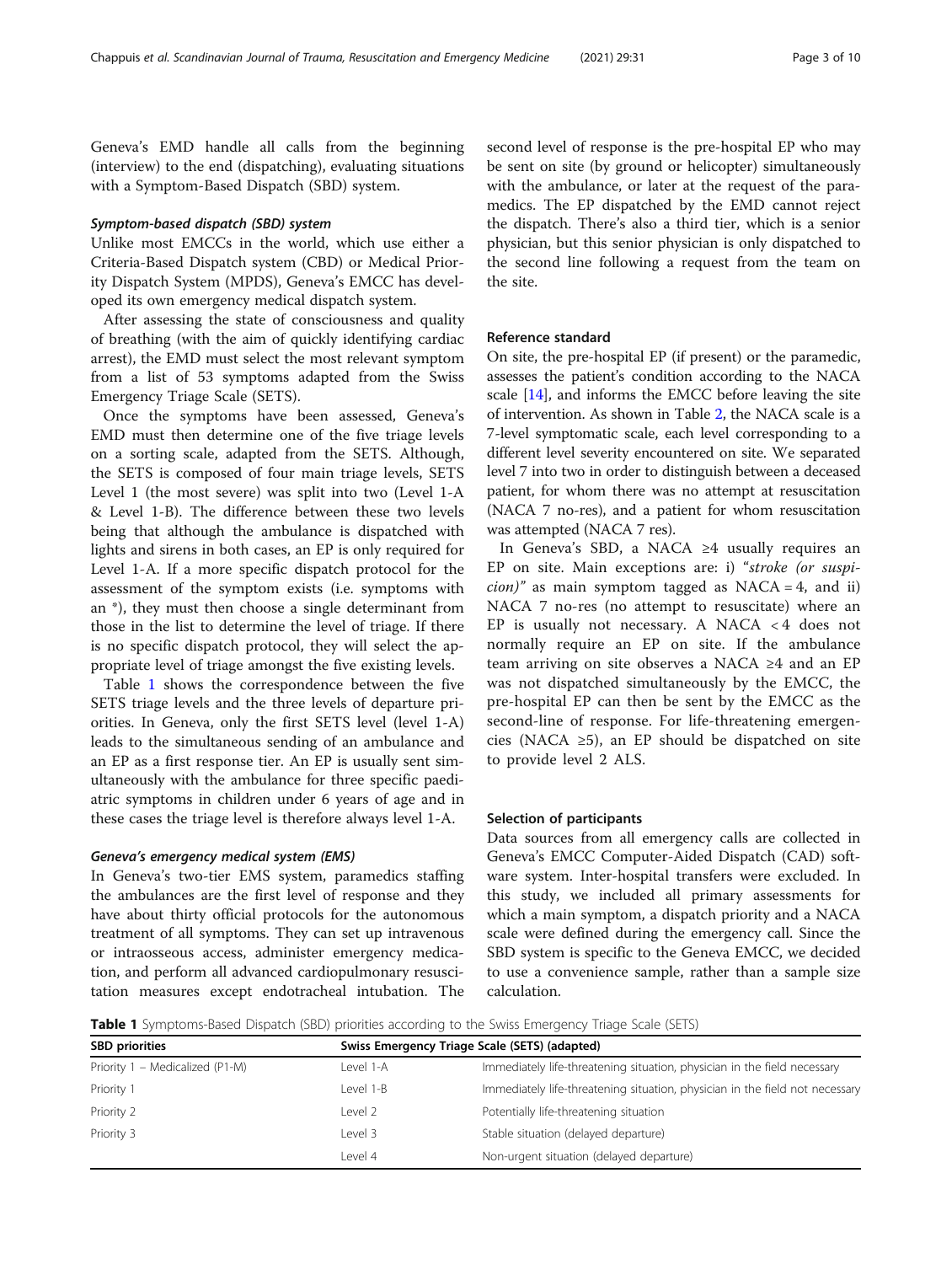|                                             | National Advisory Committee for Aeronautics (NACA) levels |                                                                                                             |  |
|---------------------------------------------|-----------------------------------------------------------|-------------------------------------------------------------------------------------------------------------|--|
| Symptoms usually not requiring an emergency | NACA 0                                                    | No injury or disease                                                                                        |  |
| physician on site                           | NACA 1                                                    | Injury/disease without any need for acute physician care                                                    |  |
|                                             | NACA 2                                                    | Injury/disease requiring examination and therapy by a physician, but hospital<br>admission is not indicated |  |
|                                             | NACA 3                                                    | Injury/disease without threat of life but requiring hospital admission                                      |  |
|                                             | NACA 7 no<br>res                                          | Lethal injury or disease without resuscitation attempted                                                    |  |
| $+/-$                                       | NACA 4                                                    | Injury/disease which can possibly lead to deterioration of vital signs                                      |  |
| Symptoms usually requiring an emergency     | NACA 5                                                    | Injury/disease with acute threat of life                                                                    |  |
| physician on site                           | NACA 6                                                    | Injury/disease transported after an out-of-hospital cardiac arrest                                          |  |
|                                             | NACA 7 res                                                | Lethal injuries or disease with resuscitation attempted (without transportation)                            |  |

<span id="page-3-0"></span>Table 2 Modified NACA scale dichotomized in 2 groups, as used in Geneva's SBD system

### Study design

This was a prospective observational study including data collected between 1st January 2016 and 30th June 2019.

First, measure the prevalence of the main symptoms presented by a victim having called Geneva's EMCC and requiring emergency medical assistance.

Second, type of dispatch as defined during the initial call using Geneva's SBD system on the basis of each reported symptom. Type of dispatch has been dichotomized into two groups: i) paramedics and emergency physician as 1st line response (Priority 1 – Medicalised), and ii) paramedics only as 1st line response (all other priorities).

Third, the NACA scale as observed in the field was identified for each symptom. This NACA scale has also been dichotomized into two groups: i) situations requiring an EP on site, and ii) no EP required on site.

Fourth, for each of the 53 symptoms defined during the original call, the "diagnostic test" of dispatch was compared to two proposed reference standards, as shown in Table 3:

- Proposed Reference Standard 1 (RS-1): For situations NACA ≥4, an EP was usually required on site (= true positive). For situations NACA < 4 and exceptions, no EP was required on site (= true negative).
- Proposed Reference Standard 2 (RS-2): For situations NACA  $\geq$ 5, an EP was necessarily required on site.

For situations NACA < 5, no EP was required on site.

The NACA scale measured by EP (if present) or paramedics for each symptom encountered in the field was considered as the reference standard depending on the severity associated with this symptom. The level of severity associated which each symptom, defined as the prevalence of a severe condition as observed in the field by the paramedics, was measured to interpret the predictive values. Sensitivity, specificity, Positive Predictive Value (PPV) & Negative Predictive Value (NPV) were calculated for each of the 53 symptoms. Over triage was defined as the proportion of an EP dispatch with an in the field NACA scale  $< 4$  or  $< 5$  (1 – *positive predictive* value), and under triage was defined as the proportion of dispatch without an EP with an in the field NACA scale  $> 3$  or  $> 4$  (1 – *negative predictive value*).

A well performing dispatch system should not send an EP when it is not necessary, and therefore we were interested in all symptoms for which the specificity of sending an EP was lower than 50%.

Some situations may require the presence of an EP on site, even though this was not identified at the moment of dispatch (1st-line). To detect these situations, we analysed the ambulance team's request for an EP (2nd-line dispatch). We then measured the ratio of 2nd-line dispatch over 1st line dispatch and looked at all symptoms for which the ratio was 2 or higher.

### Table 3 Contingency table for the "diagnostic test"

|                                       |        | Reference Standard (dichotomized NACA on-site) |                              |  |
|---------------------------------------|--------|------------------------------------------------|------------------------------|--|
|                                       | $RS-1$ | NACA 4, 5, 6, 7 res                            | NACA 0, 1, 2, 3, 7 no res    |  |
|                                       | $RS-2$ | NACA 5, 6, 7 res                               | NACA 0, 1, 2, 3, 4, 7 no res |  |
| EP dispatched as 1st line response    |        | True Positive                                  | False Positive               |  |
| No EP dispatched as 1st line response |        | False Negative                                 | True Negative                |  |
|                                       |        |                                                |                              |  |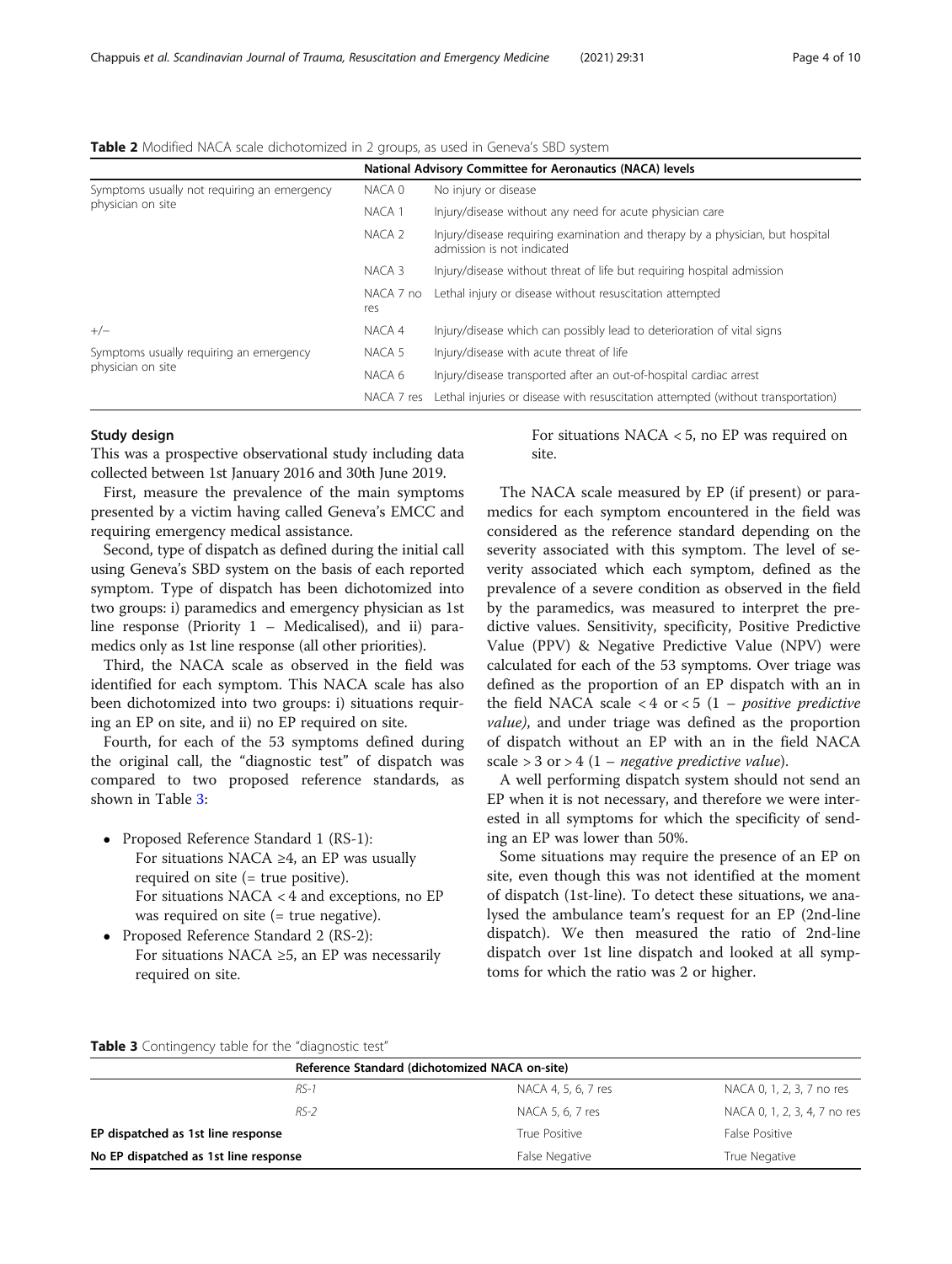# Statistical analysis

The CSV file containing the data from the Geneva SBD system was imported into the STATA® 14.2 software (StataCorp®, College Station, TX USA).

AUROC, prevalence, sensitivity, specificity, predictive values and their 95% confidence interval calculations, as well as all descriptive statistics calculations, were performed using STATA® 14.2 software.

# Results

During the study period, 125′012 primary evaluations were performed by Geneva's EMCC. 27′151 assessments (21.7%) where found not to be fully documented and were consequently not included. Therefore, this study included 97′861 fully documented assessments. Figure [1](#page-5-0) Flow chart of the study participants.

The prevalence of sending an EP as 1st-line was 13.11, 95% CI [12.90–13.32] and for sending a second-line EP, was 2.94, 95% CI [2.84–3.04]. The overall prevalence of NACA  $\geq$ 5 observed in the field was 3.09, 95% CI [2.98– 3.20] and NACA ≥4 was 21.41, 95% CI [21.15–21.67].

The prevalence of main symptoms (see Additional file [1](#page-8-0)) encountered is heterogeneous. The most common symptoms (> 5% of all evaluations) were "Trauma of a limb", "Dyspnea / shortness of breath", "Chest pain" and "Cranio-cerebral trauma". Less common symptoms  $\left($  < 0.05% of all evaluations) were "Polytrauma or suspicion", "Hypothermia", "Electrocution", "Bites" and "Diving accident". Additional file [2](#page-8-0) is sorted in ascending order depending on the prevalence of NACA ≥5 situations. This prevalence differs significantly depending on the main symptom it is associated with. This Additional file [2](#page-8-0) links the prevalence of the priority dispatch of an EP (i.e. 1st-line and 2nd-line) with the prevalence of the NACA scale observed on site (i.e. RS-1 (NACA ≥4);  $RS-2$  (NACA ≥5)) for each of the 53 symptoms.

Figure [2](#page-7-0) shows the ROC curve of the dispatch performance, respectively for reference-standards RS-1 and RS-2. Overall dispatch performance is displayed by the AUROC. For  $RS-2$  (NACA  $\geq$  5), we found an AUROC of 0.8229, 95% CI [0.81623–0.82950], and for RS-1  $(NACA \ge 4)$  an AUROC of 0.7507, 95% CI [0.74734– 0.75397] [[20](#page-8-0)].

Considering all assessments, Geneva's EMD operate with a sensitivity of 36.2, 95% CI [35.5–36.9%] and a specificity of 93.2, 95% CI [93.0–93.4%] if RS-1 is used as the reference standard. Still using RS-1, the under-triage rate is 15.7, 95% CI [15.5–16.0] and the over-triage rate is 41, 95% CI [40.0–41.7]. If RS-2 is used as the reference standard, we found a sensitivity of 64.4, 95% CI [62.7– 66.1] and a specificity of 88.5, 95% CI [88.3–88.7]. The under-triage rate is 1.3, 95% CI  $[1.2-1.3]$  and the overtriage rate is 84.8, 95% CI [84.2–85.4] when using RS-2.

The sensitivity, specificity, positive and negative predictive value for each of the 53 symptoms as well as the over and under-triage rates with their respective 95% confidence intervals for  $RS-1$  (NACA  $\geq 4$ ) can be found in Additional file 3 and for RS-2 (NACA  $\geq$  5) in Additional file [4.](#page-8-0)

Table [4](#page-6-0) details the six symptoms that have a specificity lower than 50% for NACA ≥4. The symptom with the lowest specificity was "cardiac arrest or death" (19.6%  $[16.0 - 23.5\%]$ .

Finally, Table [5](#page-6-0) shows the twelve symptoms having a ratio > 2 of sending an EP as 2nd-line over 1st line, meaning that for these 12 symptoms, an EP was sent twice or more often as a backup rather than as 1st line. "Alcoholic intoxication" and "Confusion hallucinations" have the highest ratio for sending an EP as 2nd line over 1st line, respectively 12.5 and 10.89. It should be noted that for the symptom "Social hospitalization", as the prevalence of 1st line was 0%, the ratio 2nd line/1st line was not calculable.

# **Discussion**

The EP is usually a scarce and expensive resource. Therefore, this EP must be assigned to the 1st line in the most efficient manner. In a high-performance dispatch system, we expected that a severe condition requiring an EP on site should be categorized as *Priority*  $1 - Medica$ lised (P1-M), which would result in sending an EP at the same time as the ambulance as a 1st line response. It appears that Geneva's EMD regulate with good specificity, but low sensitivity. In our system, this poor sensitivity could be acceptable for NACA ≥4 situations, because ambulances are staffed with paramedics providing ALS as the EMS 1st line response.

Leopardi and al [[9](#page-8-0)]. found approximately the same specificity level (83%) in the only study we found reviewing "the ability of a dispatch centre [ …] to detect prehospital need for physician interventions". Their sensitivity (78%) is better than ours with NACA ≥4 (36%), but at the cost of a higher over-triage rate (64% vs 41%). However, the reference standard used in this Italian study is not exactly comparable to the one we used.

In as much that there is no shared reference standard for assessing the severity of a patient's condition, it is somewhat difficult to compare dispatch performance involving different EMCC. Immediate life threatening situations, corresponding to a NACA  $\geq$ 5 level, seem to be present in most systems, for example when Ball and al [[21\]](#page-9-0). look at "time-critical" situations in Australia. We found that the prevalence of NACA ≥5 ( $n = 3.1\%$ ) in our study is similar to the prevalence of "time-critical" situations found in Australia ( $n = 3.3\%$ ). Furthermore, Dami and al  $[12]$ , whose study covers a nearby canton with a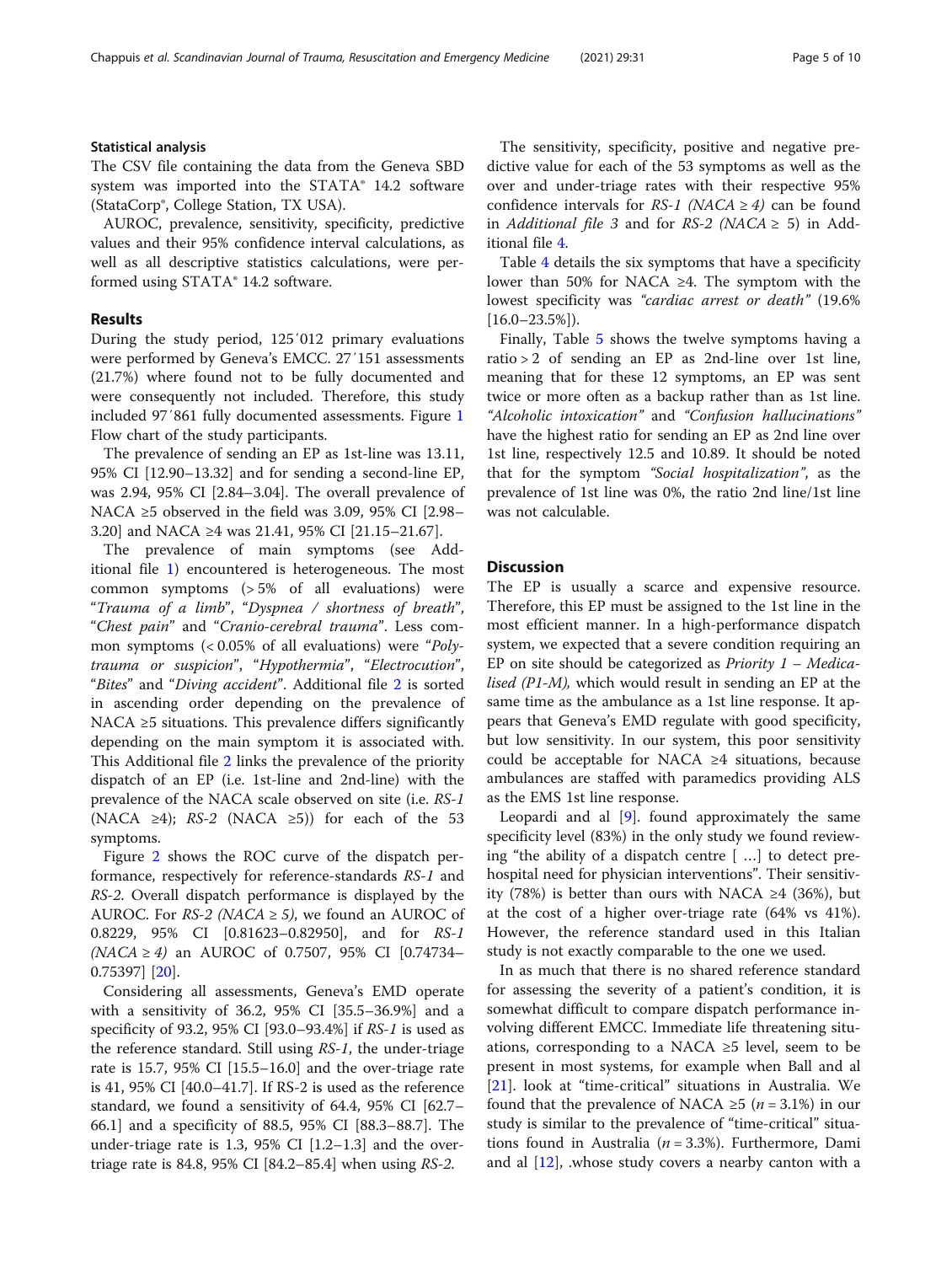<span id="page-5-0"></span>

comparable population, have a 14% (vs 21% in our study) prevalence of NACA ≥4 in their EMCC.

We find that Physician-based Helicopter EMS (P-HEMS) mainly take care of patients with NACA ≥4  $[22, 23]$  $[22, 23]$  $[22, 23]$ . However, NACA 4 is defined as a condition that may possibly lead to deterioration of vital signs, and not as a situation with an acute threat to life (NACA definition ≥5). For acute threats to life, the added value of the EP seems to be unproven [[24](#page-9-0)], but could provide added value in a few specific situations [\[25\]](#page-9-0). Where a patient's conditions may lead to a deterioration of vital signs (NACA 4), this is less obvious, as no specific medical acts are carried out in the field [\[26](#page-9-0)].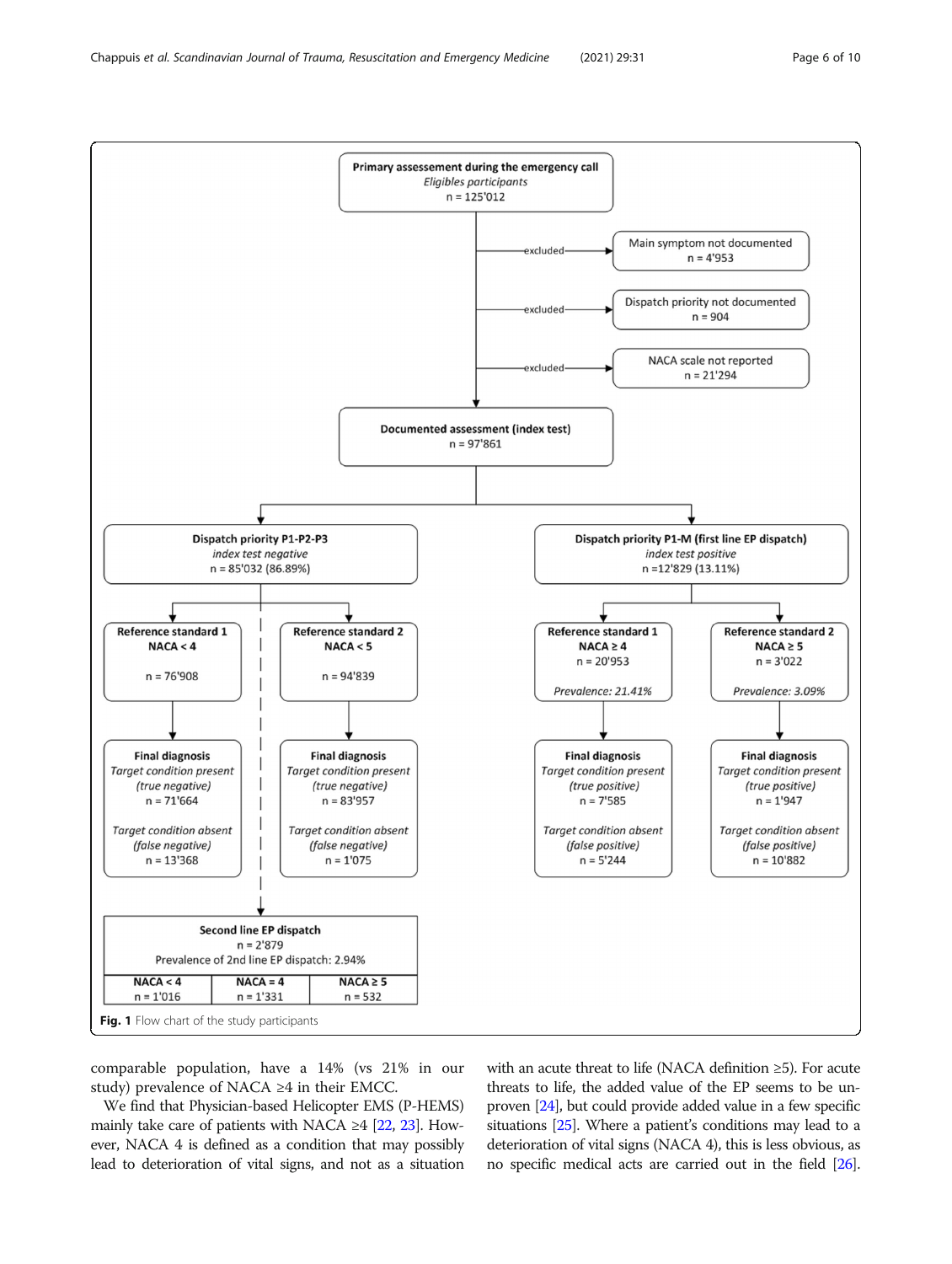| Symptoms                                              | Specificity [95% CI] |                   | Sensitivity [95% CI] |                   |
|-------------------------------------------------------|----------------------|-------------------|----------------------|-------------------|
| Cardiac arrest or death*                              | 19.6%                | $[16 - 23.5\%]$   | 98.9%                | $[97.7 - 99.6\%]$ |
| Seizure / febrile condition in children under 6 years | 20.5%                | $[16.6 - 24.9\%]$ | 93.5%                | $[82.1 - 98.6\%]$ |
| Polytrauma (or suspicion)                             | 25%                  | $[7.3 - 52.4%]$   | 88.9%                | $[70.8 - 97.6%]$  |
| Newborn and infant evaluation                         | 36.9%                | $[25.3 - 49.8\%]$ | 77.3%                | $[54.6 - 92.2\%]$ |
| Choking*                                              | 45.2%                | $[35.4 - 55.3%]$  | 82.6%                | $[68.6 - 92.2\%]$ |
| Respiratory difficulty in children under 6 years      | 45.2%                | $[40.5 - 50\%]$   | 87.8%                | [79.6-93.5%]      |

<span id="page-6-0"></span>

|  |  | Table 4 Symptoms with specificity $<$ 50% (RS-1 NACA $\geq$ 4) |  |  |  |
|--|--|----------------------------------------------------------------|--|--|--|
|--|--|----------------------------------------------------------------|--|--|--|

\*Specific dispatch protocol for symptom assessment

There is only a higher risk of deterioration of vital signs, which could be monitored by paramedics [[27](#page-9-0)]. These observations suggest that the NACA scale measurements are quite subjective, especially when the NACA is low [\[28\]](#page-9-0). Dichotomization at the NACA level ≥ 4 may therefore not be sufficiently objective. We suggest therefore that lifethreatening emergencies, for example NACA ≥5, should be considered as a valid reference standard to conduct performance studies when dispatching an EP (or the highest level of response available) in order to compare different EMCC.

It is possible to estimate triage performance for each symptom defined during the emergency call by measuring the sensitivities, specificities and predictive values for each of them (Additional file [3](#page-8-0) and Additional file [4](#page-8-0)). In this way, it is possible to identify the symptoms for which the EP's dispatch needs to be improved (e.g. by introducing specific assessment protocols) [\[29](#page-9-0)]. Moreover, by constructing ROC curves for each symptom, it is also possible to improve the accuracy of the discriminating questions for each symptom and thus improve the quality of triage. In Table 4, it appears that for paediatric patients ("Seizure / febrile condition in children under 6 years", "Respiratory difficulty in children under 6 years" and "Newborn and infant evaluation"), the rule tends to

**Table 5** Symptoms with a 2nd-line/1st-line ratio  $>$  2

be the sending of an EP quickly regardless of the severity of the patient, resulting in poor specificity for these symptoms. Given the relatively low prevalence of serious situations observed (respectively 13.11, 18.22 and 25.29%), this rule should probably be reconsidered. The very low prevalence (0.04%) of "Polytrauma (or suspicion)" observed does not allow conclusions to be drawn on the observed specificity value. For patients whose main symptom is "Choking", the success of the Heimlich manoeuvre provided by witnesses present at the event between the initial call to the EMCC and the arrival of the ambulance on site, reduces the number of serious situations observed. This may explain the low specificity measured for this symptom. During the initial call, it is clearly difficult for the dispatcher to fully assess situations where reanimation will be attempted or not on patients with "Cardiac arrest or death" as the main symptom, and this might explain why they often send an EP as 1st line response in order to minimize undertriage, resulting in a poor specificity.

Situations where the rate of 2nd line dispatch of an EP is higher than the 1st line (see Table 5) could potentially be explained in two ways: either there is a failure in the initial dispatch of an EP, or an EP is necessary even though the patient's condition is not severe. Indeed,

| Symptoms                         | Ratio 2nd line / 1st line | Prev.<br>1st line | Prev.<br>2nd line |
|----------------------------------|---------------------------|-------------------|-------------------|
| Social hospitalization           | -                         | 0.00%             | 2.34%             |
| Alcoholic intoxication           | 12.00                     | 0.22%             | 2.62%             |
| Confusion / hallucination        | 10.78                     | 0.54%             | 5.77%             |
| Anxiety / depression             | 7.83                      | 0.51%             | 4.01%             |
| Unspecified malaise              | 5.55                      | 0.67%             | 3.74%             |
| Syncope / lipothymia             | 4.00                      | 0.85%             | 3.41%             |
| Back pain                        | 3.33                      | 0.21%             | 0.70%             |
| Kidney pain                      | 3.00                      | 0.19%             | 0.58%             |
| Pain / oedema of a limb          | 3.00                      | 0.28%             | 0.85%             |
| Genital or urinary involvement   | 2.50                      | 0.19%             | 0.48%             |
| Panic attack / suicidal ideation | 2.28                      | 2.13%             | 4.85%             |
| Stroke (or suspicion)            | 2.06                      | 1.31%             | 2.69%             |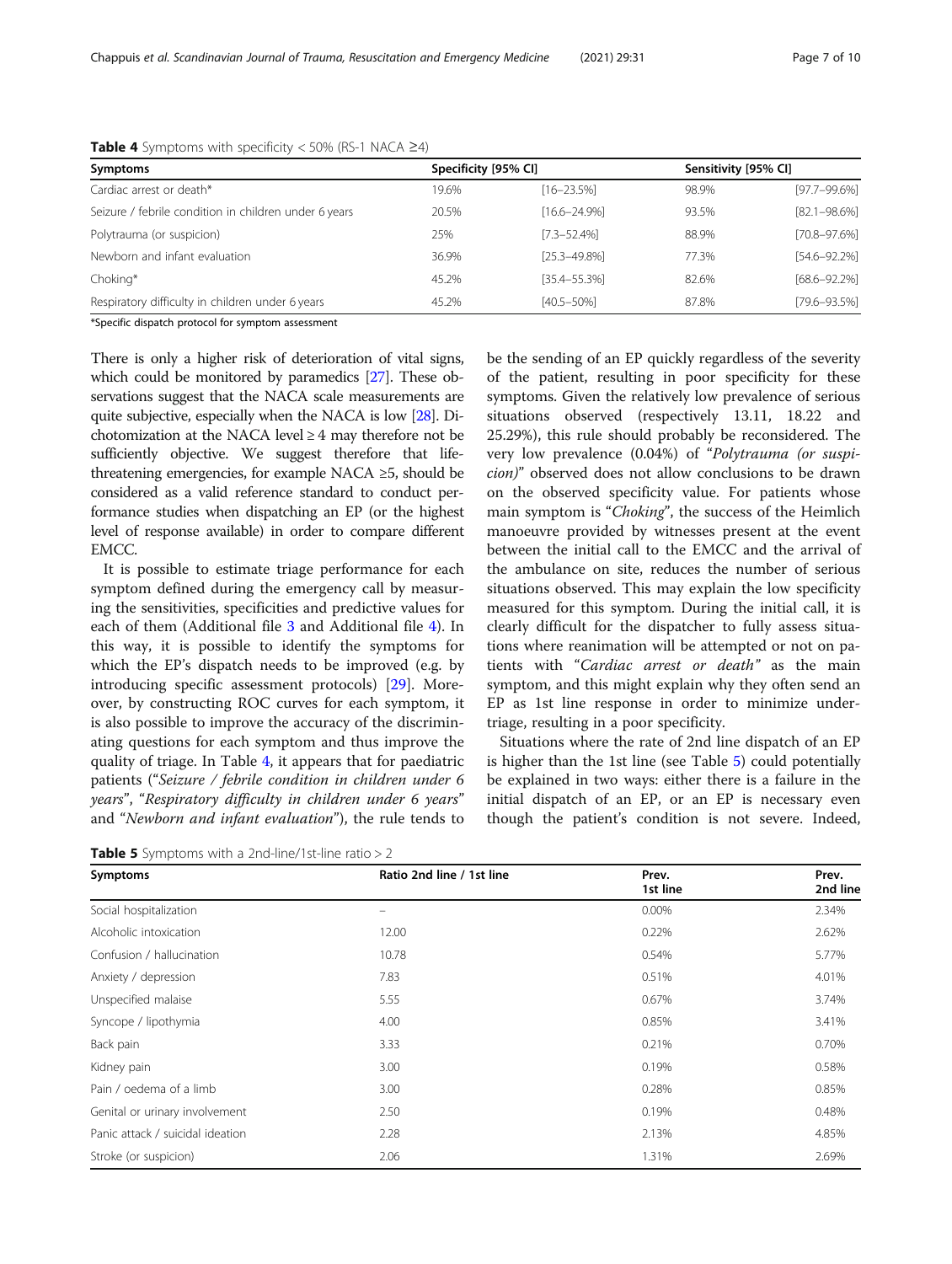<span id="page-7-0"></span>when an EP was sent to the second line, there were still more than a third of NACA < 4 found in the field by this EP (Fig. 2). Decision making (e.g. committing a patient to a psychiatric ward) could be one of the main reasons why an EP is requested for psychiatric situations ("Social hospitalization"; "Confusion/hallucination"; "Anxiety/depression"; "Panic attack/suicidal ideation"), even though the patient's condition is not severe (prevalence of life threatening situations < 1% for all psychiatric situations). The EMD probably miss serious situations in certain cases such as "Kidney pain"; "Back pain"; "Syncope/lipothymia"; "Pain/oedema of a limb", "Genital or urinary involvement" and "Alcoholic intoxication". It is difficult to evaluate the severity of these conditions without specific protocols. "Unspecified malaise" means that it was not possible to accurately characterize the patient's main complaint, making it even more difficult to assess its severity.

The Geneva EMS, decided that NACA = 4 related to a stroke (or suspicion of), does not require an EP on site even if it is a situation that can lead to the rapid deterioration of vital signs. There is, however, a high rate of second-line EP dispatch for this situation. It is likely that life-threatening emergencies for "Stroke (or suspicion)" are not well detected in the initial call, which constitutes a "simplification bias". Finally, we noticed that all symptoms with a high 2nd-line dispatch rate presented in Table [5](#page-6-0) lack dispatch protocols (no \*), which could potentially highlight their added value.

### Limitations and strengths

There are several limitations to our study, due to the fact that it was an observational and mono-centric study. Furthermore, we cannot exclude a selection bias as no documentation was found for approximately 22% of all primary assessments. Finally, the SBD system derived from the SETS is specific to Geneva's EMCC, and Geneva's EMS mobilizes two (or three) advanced levels of emergency care, including an EP. Few EMS are therefore comparable to the Geneva system, and this limits the generalisation of the results of this study.

However, this is a prospective study, conducted on a large sample of telephone assessments, which measures the accuracy of dispatching the emergency physician by paramedics or nurses. This study highlights areas for improvement which may require future research, showing the need to detail and analyse assessments for each of the symptoms identified during the call, not just to perform overall assessments. This study also shows the importance of defining a reliable referencestandard for comparing emergency dispatch systems.

# Conclusion

Paramedics and nurses working as EMD in an EMCC send the EP with a good specificity, especially for lifethreatening emergencies, but their sensitivity remains low. The prevalence of life-threatening emergencies is very heterogeneous depending on the main symptom. For each of these main symptoms, we also observe a very large heterogeneity in the values of sensitivities and specificities measured. To improve the quality of the EP's dispatch, it is therefore essential to measure these values for each of the main symptoms identified during the emergency call.

The performance of the emergency physician's dispatch should be comparable to a universally agreed reference standard. The "dichotomized NACA scale" reference standard remains imperfect. An immediate lifethreatening emergency (i.e. NACA  $\geq$ 5) seems to be the most objective reference standard for comparing the accuracy of the EP's dispatch between EMCCs. Using the same patient's assessment tool during the emergency call and when the emergency physician arrives in the field would most likely be an even better reference standard.



Fig. 2 Receiver Operating Characteristic (ROC) curves of Priority Dispatch Level "Priority 1 - Medicalised" to predict NACA ≥4 (GS-1) and NACA ≥5 (GS-2)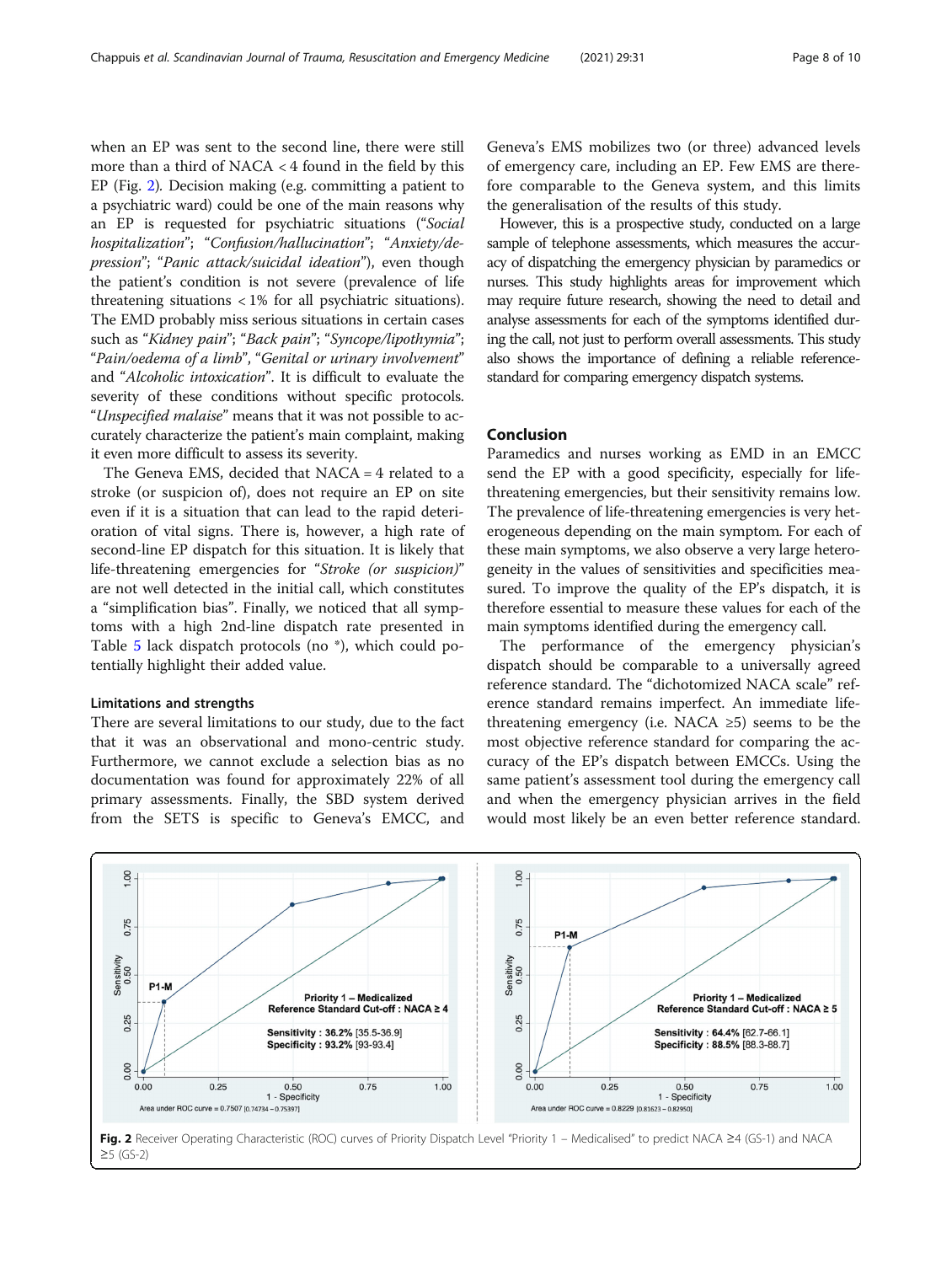<span id="page-8-0"></span>Future studies are needed to validate these proposed reference standards.

### Supplementary Information

The online version contains supplementary material available at [https://doi.](https://doi.org/10.1186/s13049-021-00844-y) [org/10.1186/s13049-021-00844-y](https://doi.org/10.1186/s13049-021-00844-y).

Additional file 1. Prevalence of main symptoms, NACA ≥4 & NACA ≥5, 1st & 2nd- line dispatch. This table shows the prevalence of the main symptoms identified during the call, the prevalence respectively of NACA ≥4 and NACA ≥5 found on site for each symptom, and the prevalence of 1st & 2nd line dispatch of the emergency physician for each symptom.

Additional file 2 Prevalence of NACA ≥4 & NACA ≥5 associated with the prevalence of sending an EP as 1st & 2nd line. This figure links the prevalence of the priority dispatch of an EP (i.e. 1st-line and 2nd-line) with the prevalence of the NACA scale observed on site (i.e. RS-1 (NACA ≥4); RS-2 (NACA ≥5)) for each of the 53 symptoms.

Additional file 3. "Diagnostic test" for each symptom using NACA ≥4 as reference standard. This table shows the "diagnostic test" applied for each of the 53 symptoms, thus detailing the sensitivity, specificity, positive & negative predictive values, over-triage & under-triage with their respective 95% confidence intervals for each symptom when using NACA ≥4 as reference standard.

Additional file 4. "Diagnostic test" for each symptom using NACA ≥5 as reference standard. This table shows the "diagnostic test" applied for each of the 53 symptoms, thus detailing the sensitivity, specificity, positive & negative predictive values, over-triage & under-triage with their respective 95% confidence intervals for each symptom when using NACA ≥5 as reference standard.

#### Abbreviations

ALS: Advance Life Support; AUROC: Area Under the ROC Curve; BLS: Basic Life Support; CAD: Computer Aided Dispatch; CBD: Criteria-Based Dispatch system; EMCC: Emergency Medical Communication Centre; EMD: Emergency Medical Dispatchers; EMS: Emergency Medical Systems; EP: Emergency Physician; MPDS: Medical Priority Dispatch System; NACA: National Advisory Committee for Aeronautics; NPV: Negative Predictive Value; P1-M: Priority 1 – Medicalised; PPV: Positive Predictive Value; ROC: Receiver Operating Characteristic curve; RS-1: Reference-Standard 1 (NACA ≥4); RS-2: Reference Standard 2 (NACA ≥5); SBD: Symptoms-Based Dispatch system; SETS: Swiss Emergency Triage Scale

#### Acknowledgements

We would like to acknowledge assistance provided by Jane Schurtz-Taylor with the English translation.

#### Authors' contributions

Victor Nathan CHAPPUIS (VNC), Hélène DEHAM (HD), Philippe COTTET (PC), Birgit Andrea GARTNER (BAG), François Pierre SARASIN (FPS), Marc NIQUILLE (MN), Laurent SUPPAN (LS), Robert LARRIBAU (RL). Conception or design of the work: VNC, RL, MN, LS. Acquisition, analysis, or interpretation of data: VNC, HD, RL, MN, LS. To Draft the work or to substantively revise it: VNC, HD, PC, BAG, FPS, MN, LS, RL. VNC, HD, PC, BAG, FPS, MN, LS, RL have approved the submitted version. NC, HD, PC, BAG, FPS, MN, LS, RL have all agreed to be personally accountable for their own contributions and to ensure that questions related to the accuracy or integrity of any part of the work, even ones in which some of the authors were not personally involved, are appropriately investigated, resolved, and the resolution documented in the literature. All authors read and approved the final manuscript.

#### Funding

Not applicable.

#### Availability of data and materials

The datasets used and/or analysed in the present study are available from the corresponding author on reasonable request.

# Ethics approval and consent to participate

Approval of the study was given by the Cantonal Commission for Research and Ethics of Geneva (project n°2018–00789) on 12th June 2018.

#### Consent for publication

Not applicable.

#### Competing interests

The authors declare that they have no competing interests.

Received: 28 July 2020 Accepted: 29 January 2021 Published online: 09 February 2021

### References

- 1. Deakin CD. The chain of survival: not all links are equal. Resuscitation. 2018; 126:80–2.
- 2. Ng YY, Leong SH, Ong ME. The role of dispatch in resuscitation. Singap Med J. 2017;58(7):449–52.
- 3. Kashani S, Sanko S, Eckstein M. The critical role of dispatch. Cardiol Clin. 2018;36(3):343–50.
- 4. Larribau R, Deham H, Niquille M, Sarasin FP. Improvement of out-of-hospital cardiac arrest survival rate after implementation of the 2010 resuscitation guidelines. PLoS One. 2018;13(9):e0204169.
- 5. Bottiger BW, Bernhard M, Knapp J, Nagele P. Influence of EMS-physician presence on survival after out-of-hospital cardiopulmonary resuscitation: systematic review and meta-analysis. Crit Care (London, England). 2016;20:4.
- 6. Knapp J, Haske D, Bottiger BW, Limacher A, Stalder O, Schmid A, et al. Influence of prehospital physician presence on survival after severe trauma: systematic review and meta-analysis. J Trauma Acute Care Surg. 2019;87(4): 978.
- 7. Roberts K, Blethyn K, Foreman M, Bleetman A. Influence of air ambulance doctors on on-scene times, clinical interventions, decision-making and independent paramedic practice. Emerg Med J. 2009;26(2):128–34.
- 8. Botker MT, Bakke SA, Christensen EF. A systematic review of controlled studies: do physicians increase survival with prehospital treatment? Scand J Trauma Resusc Emerg Med. 2009;17:12.
- 9. Leopardi M, Sommacampagna M. Emergency nursing staff dispatch: sensitivity and specificity in detecting prehospital need for physician interventions during ambulance transport in Rovigo emergency ambulance service. Italy Prehosp Disaster Med. 2013;28(5):523–8.
- 10. Fischer M, Krep H, Wierich D, Heister U, Hoeft A, Edwards S, et al. Comparison of the emergency medical services systems of Birmingham and Bonn: process efficacy and cost effectiveness. Anasthesiol Intensivmed Notfallmed Schmerzther. 2003;38(10):630–42.
- 11. Bohm K, Kurland L. The accuracy of medical dispatch a systematic review. Scand J Trauma Resuscit Emerg Med. 2018;26(1):94.
- 12. Dami F, Golay C, Pasquier M, Fuchs V, Carron PN, Hugli O. Prehospital triage accuracy in a criteria based dispatch Centre. BMC Emerg Med. 2015;15:32.
- 13. Zakariassen E, Burman RA, Hunskaar S. The epidemiology of medical emergency contacts outside hospitals in Norway--a prospective population based study. Scand J Trauma Resuscit Emerg Med. 2010;18:9.
- 14. Weiss M, Bernoulli L, Zollinger A. The NACA scale. Construct and predictive validity of the NACA scale for prehospital severity rating in trauma patients. Anaesthesist. 2001;50(3):150–4.
- 15. Bonatti J, Goschl O, Larcher P, Wodlinger R, Flora G. Predictors of short-term survival after helicopter rescue. Resuscitation. 1995;30(2):133–40.
- 16. Darioli V, Taffe P, Carron PN, Dami F, Vallotton L, Yersin B, et al. Evaluation of the discriminative performance of the prehospital National Advisory Committee for aeronautics score regarding 48-h mortality. Eur J Emerg Med. 2019;26(5):366–72.
- 17. Moser A, Mettler A, Fuchs V, Hanhart W, Robert CF, Della Santa V, et al. Merger of two dispatch centres: does it improve quality and patient safety? Scand J Trauma Resuscit Emerg Med. 2017;25(1):40.
- 18. Cohen JF, Korevaar DA, Altman DG, Bruns DE, Gatsonis CA, Hooft L, et al. STARD 2015 guidelines for reporting diagnostic accuracy studies: explanation and elaboration. BMJ Open. 2016;6(11):e012799.
- 19. Office Cantonal de la Statistique (OCSTAT). 2018.
- 20. Mandrekar JN. Receiver operating characteristic curve in diagnostic test assessment. J Thorac Oncol. 2010;5(9):1315–6.